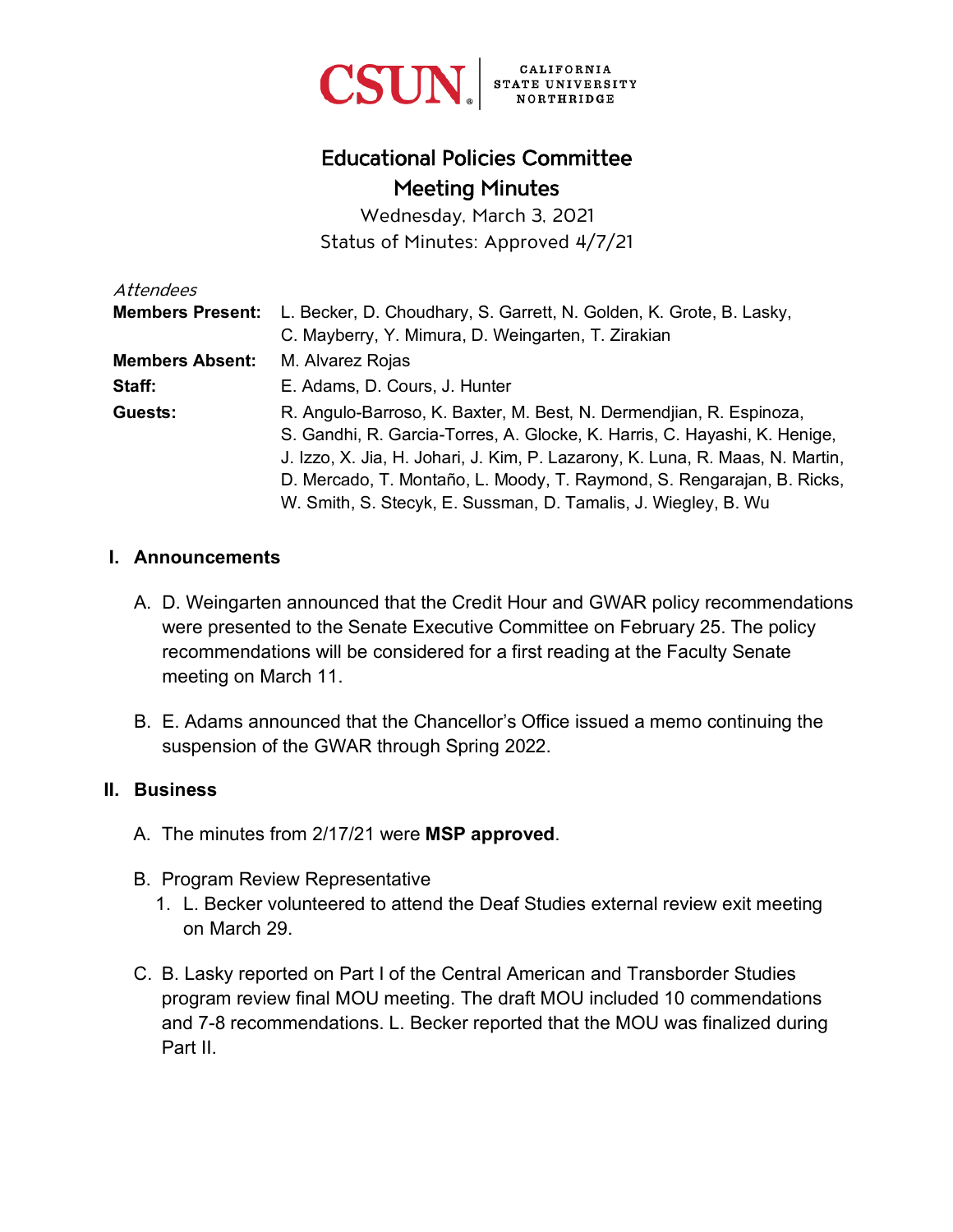- D. D. Weingarten presented a revised draft of the Process for Requesting a Pattern Modification documentation. After brief discussion, it was **MSP approved** with edits to the introduction. The document will be included in the SOPs and posted as a resource on the EPC website.
- E. D. Weingarten shared that the Graduate Studies Committee is adopting the EPC Guidelines for Curricular Consultation and found an inconsistency in the concurrence section when a response is not received after two weeks. E. Adams suggested adding "No Response" as an option. Additional edits were made to the Consultation is Not a Veto section. Revisions to the EPC Guidelines for Curricular Consultation were **MSP approved**. The Curriculum Proposal form will be updated to reflect the new concurrence option.
- F. E. Adams introduced T. Montaño and A. Glocke from the Ethic Studies Academic Council (ESAC) and gave an overview of the proposal package to incorporate the Ethnic Studies/AB 1460 requirement in General Education. The General Education program modification and related revision to the Syllabus Policy were **MSP approved** (see Attachment I). E. Adams said the Senate Executive Committee called a special meeting to review the proposal on March 4, followed by a first reading at Faculty Senate on March 11. Course modifications are forthcoming and will be reviewed later this semester by ESAC, followed by EPC as the approving body.
- G. D. Cours followed-up on the discussion from the last meeting regarding the Internship and Service Learning Policy audit findings. CSUN has separate policies for Internships and Service Learning, both of which need revisions to be compliant with EO 1064. She reviewed background materials and asked for representatives from EPC, colleges and departments with internships to form a subcommittee to draft the revisions. The revised internship policy will also need to be approved by GSC. L. Becker, R. Maas and P. Lazarony volunteered for the subcommittee.
- H. Curriculum proposals on the Consent Calendar were **MSP approved** with the exception of item II.A.3. MSE 304 course modification. (See Attachment II.)
- I. Mike Curb College of Arts, Media, and Communication *Music (Early Implementation Returning from 2/17/21) New Course*
	- 1. MUS 466 Digital Strategies for the Music Industry (3). **MSP approved** with revisions to the syllabus.

#### *Program Modification*

2. Music, B.A. – Music Industry Studies Option. **MSP approved**.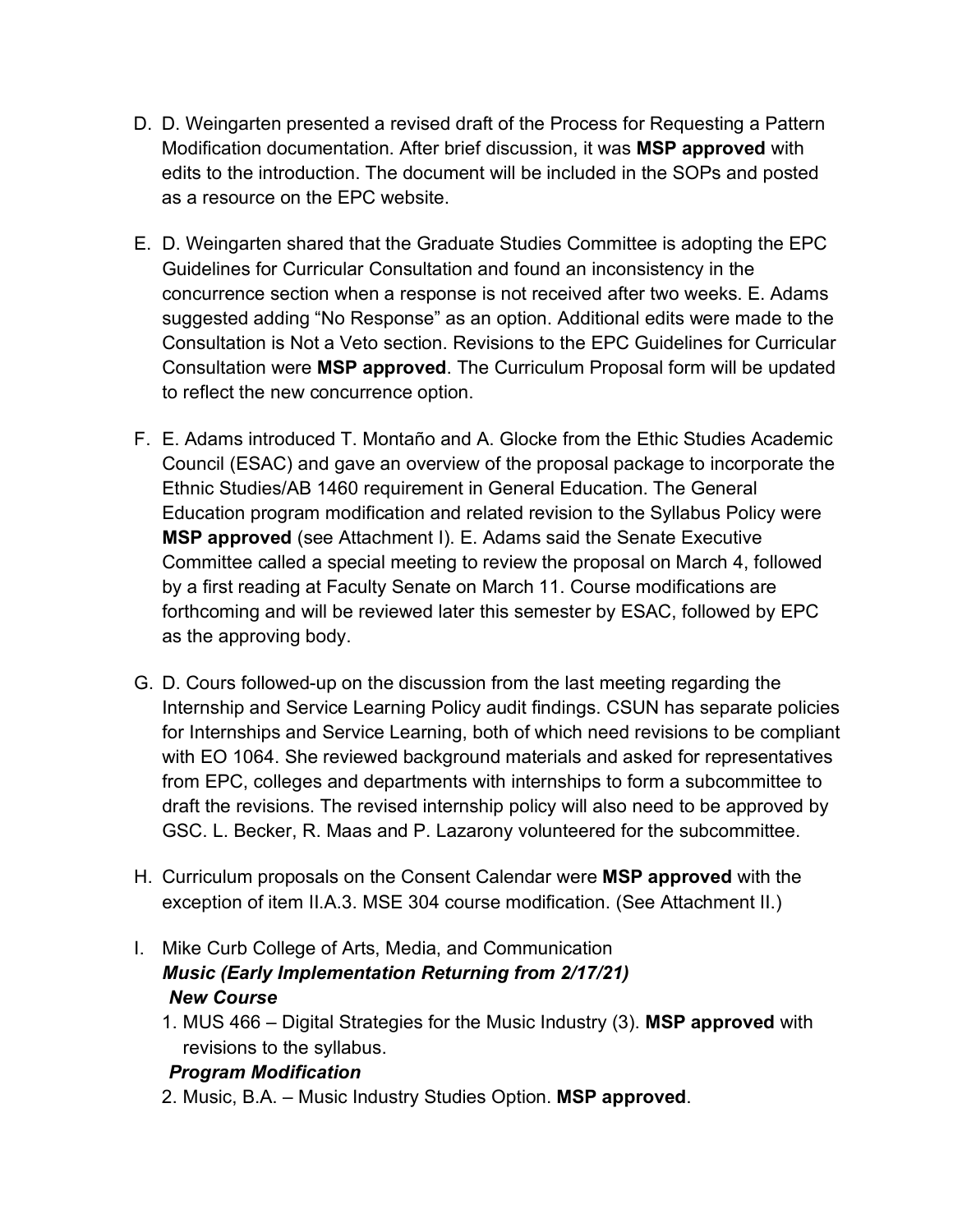J. College of Science and Mathematics

## *Mathematics*

### *Course Modifications to Add Graduate Credit*

- 1. MATH 445 Statistical Foundations to Machine Learning (3). **MSP approved**.
- 2. MATH 483 Mathematical Modeling (3). **MSP approved**.

## K. College of Engineering and Computer Science

## *Mechanical Engineering*

## *Course Modifications to Remove Graduate Credit*

- 1. ME 431/L Machine Design and Manufacturing and Lab (2/1). **MSP approved**.
- 2. ME 434 Geometric Dimensioning and Tolerancing (3). **MSP approved**.
- 3. ME 470 Thermodynamics II (3). **MSP approved**.
- 4. ME 482 Fundamentals of Alternative Energy and Fuel Cell Technology (3). **MSP approved**.
- 5. ME 483 Solar, Wind and Geothermal Energy (3). **MSP approved**.
- 6. ME 484/L Control of Mechanical Systems and Lab (2/1). **MSP approved**.
- 7. ME 485 Introduction to Environmental Engineering (3). **MSP approved**.
- 8. ME 490 Fluid Dynamics (3). **MSP approved**.
- 9. ME 493 Hydraulics (3). **MSP approved**.
- L. Early Implementation General Education Section B2 Program Modifications College of Engineering and Computer Science

## *Civil Engineering and Construction Management*

- 1. Civil Engineering, B.S. **MSP approved** with addition of justification for early implementation.
- 2. Construction Management, B.S. **MSP approved** with addition of justification for early implementation.

## *Electrical and Computer Engineering*

- 3. Computer Engineering, B.S. **MSP approved** with addition of justification for early implementation.
- 4. Electrical Engineering, B.S. **Tabled**.

## *Manufacturing Systems Engineering*

- 5. Engineering Management, B.S. **MSP approved** with revised justification and removal of instructor information from syllabus.
- 6. Manufacturing Systems Engineering, B.S. **Tabled**.

## *Mechanical Engineering*

7. Mechanical Engineering, B.S. **Tabled**.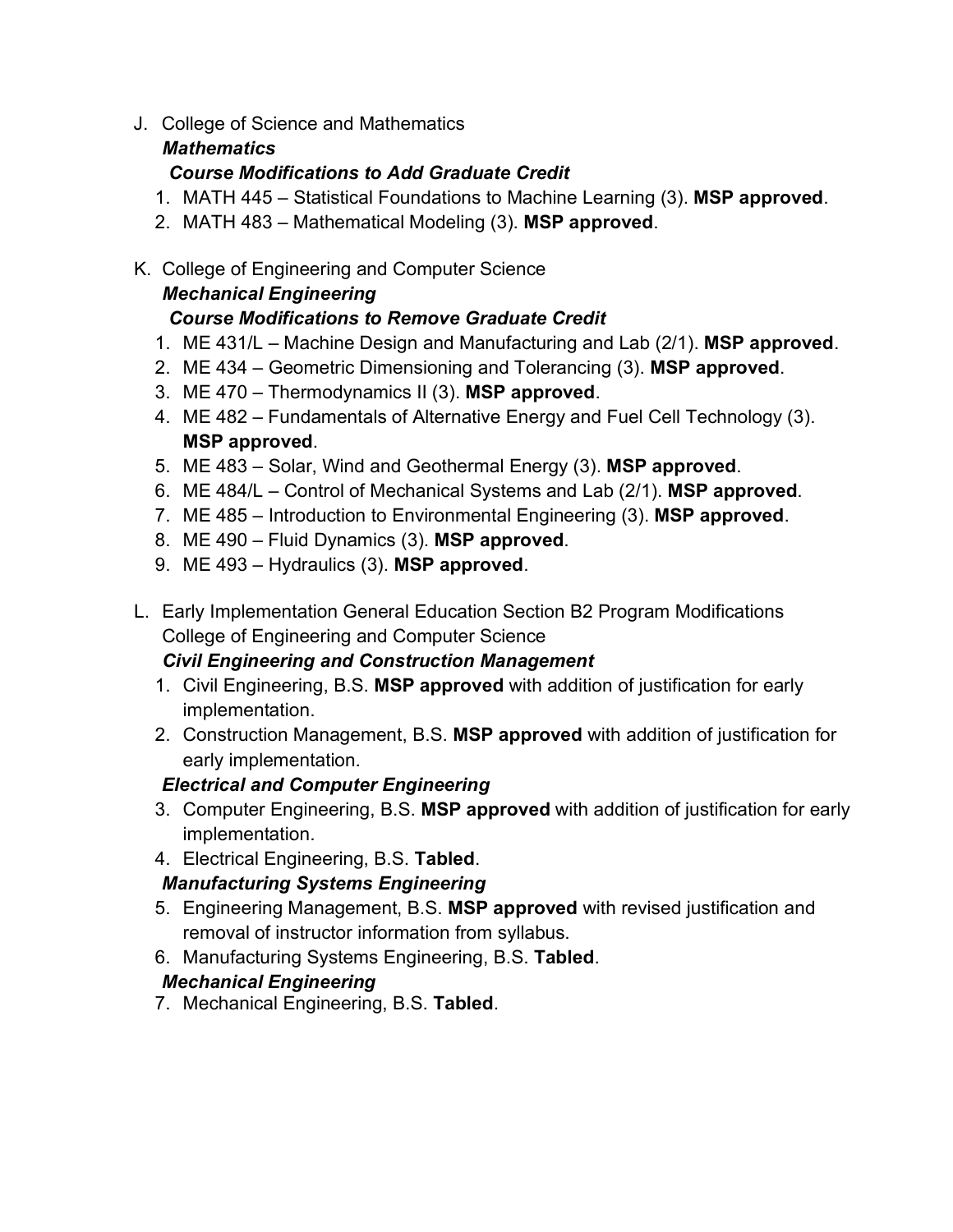M. College of Health and Human Development

#### *Family and Consumer Sciences New Experimental Topics Course*

1. FCS 296A – Introduction to Fashion CAD (3). **MSP approved**. *New Courses*

- 2. FCS 171 Creative Expression in Fashion (3). **MSP approved**.
- 3. FCS 306 Food Safety and Quality Assurance (3). **MSP approved** with revision to syllabus.
- 4. FCS 400 Food Chemistry (3). **MSP approved**.
- 5. FCS 405 Drug Nutrient Interactions (3). **MSP approved**.

#### *Program Modification (Elevation to Standalone Degree)*

6. Family and Consumer Sciences, B.S. – Nutrition, Dietetics and Food Science Option. **MSP approved**.

Meeting adjourned at 4:03 p.m.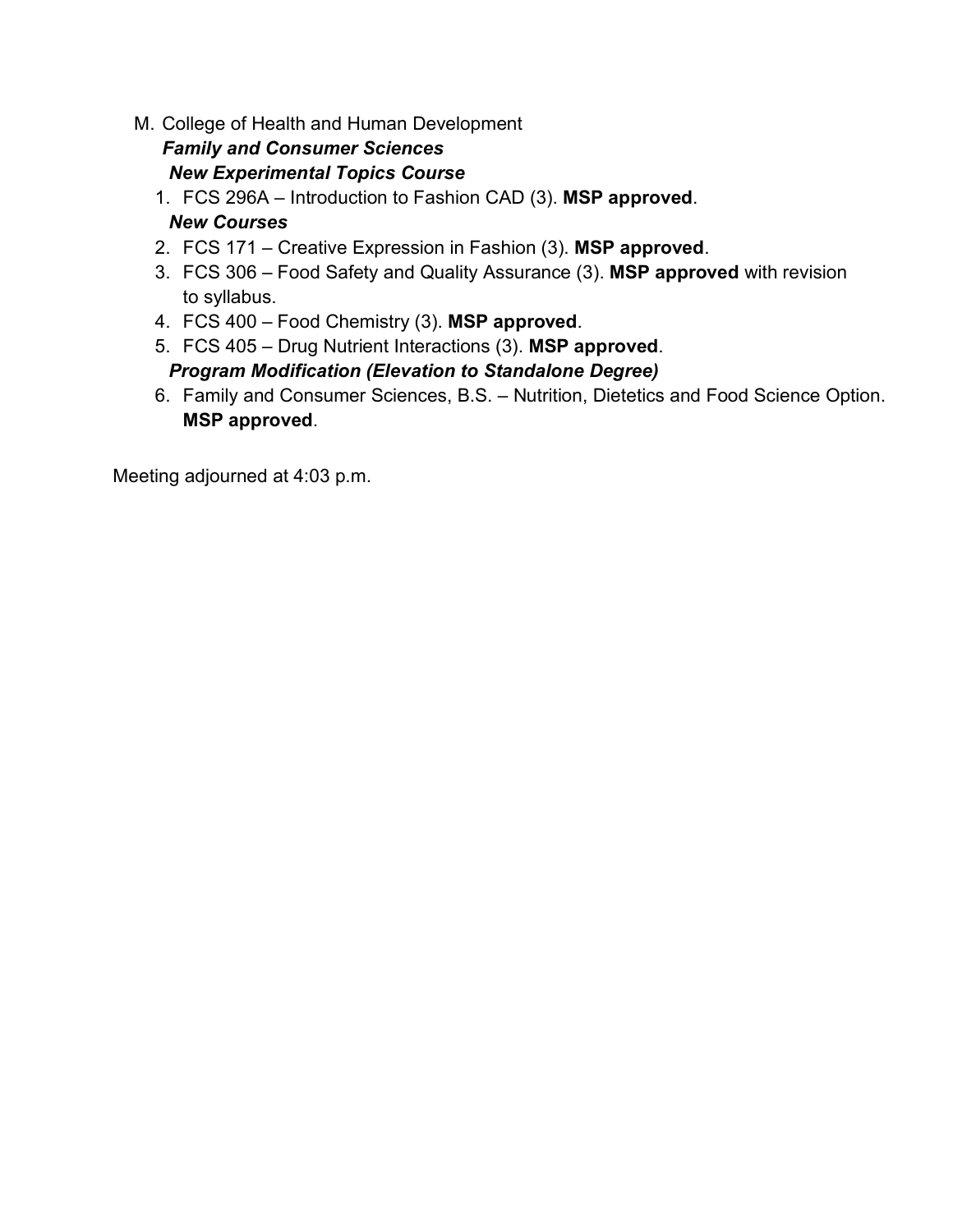## **Attachment I: Ethnic Studies/AB 1460 Policy Recommendations** General Education

## General Education Plan  $E \subseteq G$  Required Pattern of Courses

The required pattern of General Education consists of 48 units distributed among these areas:

| <b>Subject Area</b>                                                                                          |                                                                    |            |  |
|--------------------------------------------------------------------------------------------------------------|--------------------------------------------------------------------|------------|--|
| Section A: English Language Communication and Critical Thinking                                              |                                                                    |            |  |
|                                                                                                              | Oral Communication (A1)                                            | 3 units    |  |
|                                                                                                              | <b>Written Communication (A2)</b>                                  | 3 units    |  |
|                                                                                                              | Critical Thinking (A3)                                             | 3 units    |  |
| Section B: Scientific Inquiry and Quantitative Reasoning*                                                    |                                                                    |            |  |
|                                                                                                              | Physical Science (B1)                                              | 2-3 units  |  |
|                                                                                                              | Life Science (B2)                                                  | 2-3 units  |  |
|                                                                                                              | Science Laboratory Activity (B3)                                   | $0-1$ unit |  |
|                                                                                                              | Sections B1-3 must total 6 units                                   |            |  |
|                                                                                                              | Mathematics/Quantitative Reasoning (B4)                            | 3 units    |  |
|                                                                                                              | Scientific Inquiry and Quantitative Reasoning, Upper Division (B5) | 3 units    |  |
| Section C: Arts and Humanities                                                                               |                                                                    |            |  |
|                                                                                                              | Arts $(C1)$                                                        | 3 units    |  |
|                                                                                                              | Humanities (C2)                                                    | 3 units    |  |
|                                                                                                              | U.S. History (American Institutions) (C3)                          | 3 units    |  |
| Section D: Social Sciences and U.S. History and Government                                                   |                                                                    |            |  |
|                                                                                                              | Social Sciences (D1)                                               | 6 units    |  |
|                                                                                                              | U.S. History (American Institutions) (D2)                          | 3 units    |  |
|                                                                                                              | U.S. and California Government (American Institutions) (D3 and D4) | 3 units    |  |
| Section E: Lifelong Learning                                                                                 |                                                                    | 3 units    |  |
| Section F: Comparative Cultural Studies/Gender, Race, Class, and Ethnicity<br>Studies, and Foreign Languages |                                                                    | 6 units    |  |
| <b>Total General Education Units Required</b>                                                                |                                                                    |            |  |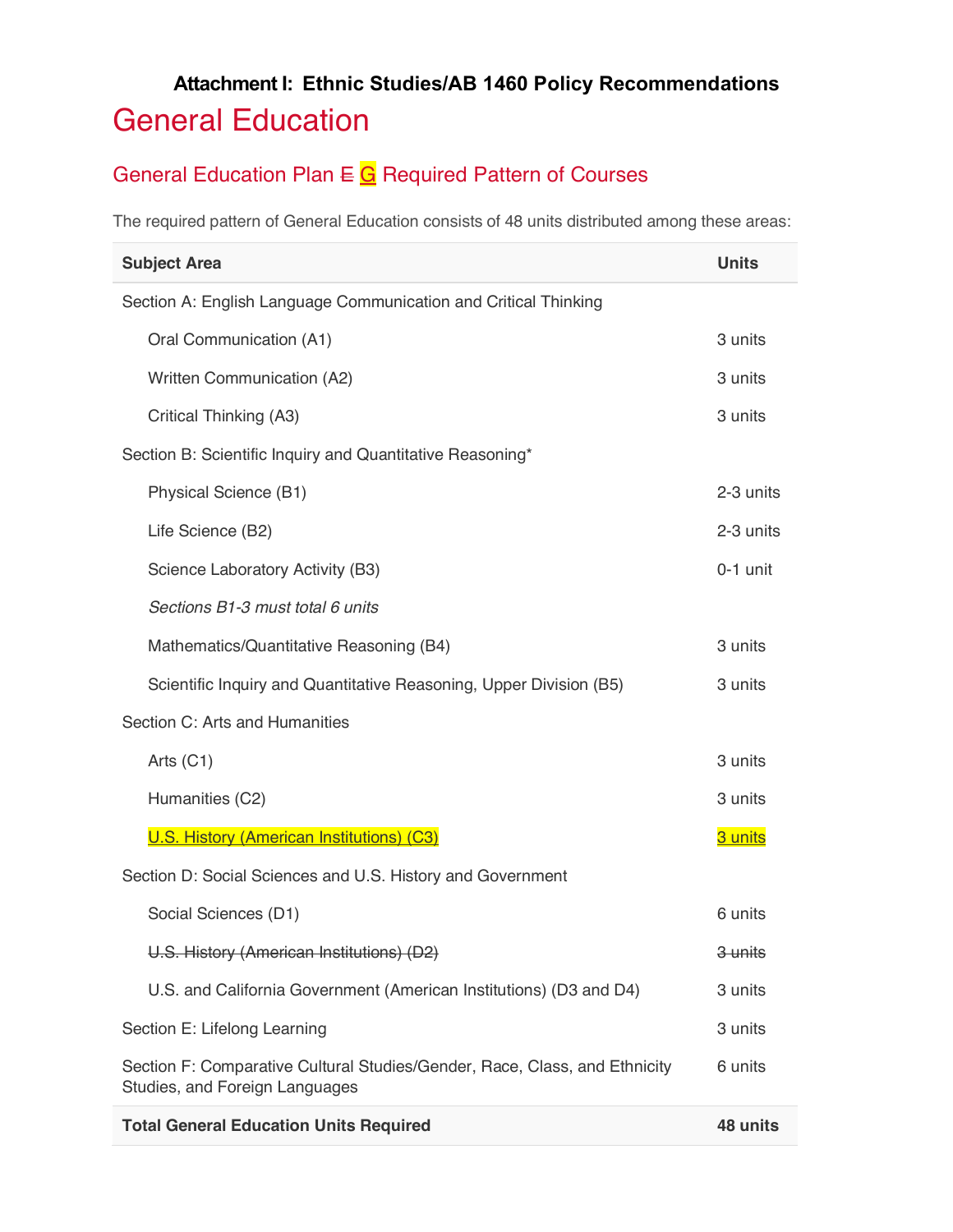\*Coursework in this section must include one lecture course in each subarea B1, B2 and B4, and one laboratory activity connected to either the B1 or B2 lectures. The laboratory may be embedded in the lecture course or taught as a separate 1-unit course. The total units required for sections B1-3 is 6. In addition, students are required to take an upper division Scientific Inquiry or Quantitative Reasoning course (B5).

## AB1460 Ethnic Studies Graduation Requirement

Students are required to take 3-units of coursework designated as meeting the AB1460 Ethnic Studies graduation requirement in order to graduate from CSUN (or any California State University campus).

Upon completion of an ES designated course, students will have met the CSU "area F" requirement and the course will be designated as such on their official transcript.

## Information Competence Requirement

Students are required to take Information Competence (IC)-designated courses. Students will progressively acquire information competence skills by developing an understanding of information retrieval tools and practices, as well as improving their ability to evaluate and synthesize information ethically.

Students must take two IC-designated courses, one course in the Basic Skills section and one course in the Subject Explorations section.

## Basic Skills (9 units, Section A and 3 units, Section B)

Basic Skills coursework provides students with the knowledge and abilities that they will find useful and necessary for other GE and University courses and in their pursuits after graduation. These fundamental courses in **Oral Communication, Written Communication, Critical Thinking, and Mathematics/Quantitative Reasoning** will teach students how to read to understand and write about complex topics, how to distinguish correct from faulty reasoning, how to study and appreciate mathematical ideas and quantitative reasoning, and how to make public presentations of their own thoughts and research. Students must complete this section within their first 60 units. One course in this section must include the Information Competence (IC) designation. Students must earn a "C-" or better grade in all four courses in order to satisfy the GE Basic Skills requirement. See the [Basic](https://catalog.csun.edu/policies/basic-skills-policy-undergraduate/)  [Skills Policy](https://catalog.csun.edu/policies/basic-skills-policy-undergraduate/) for more information.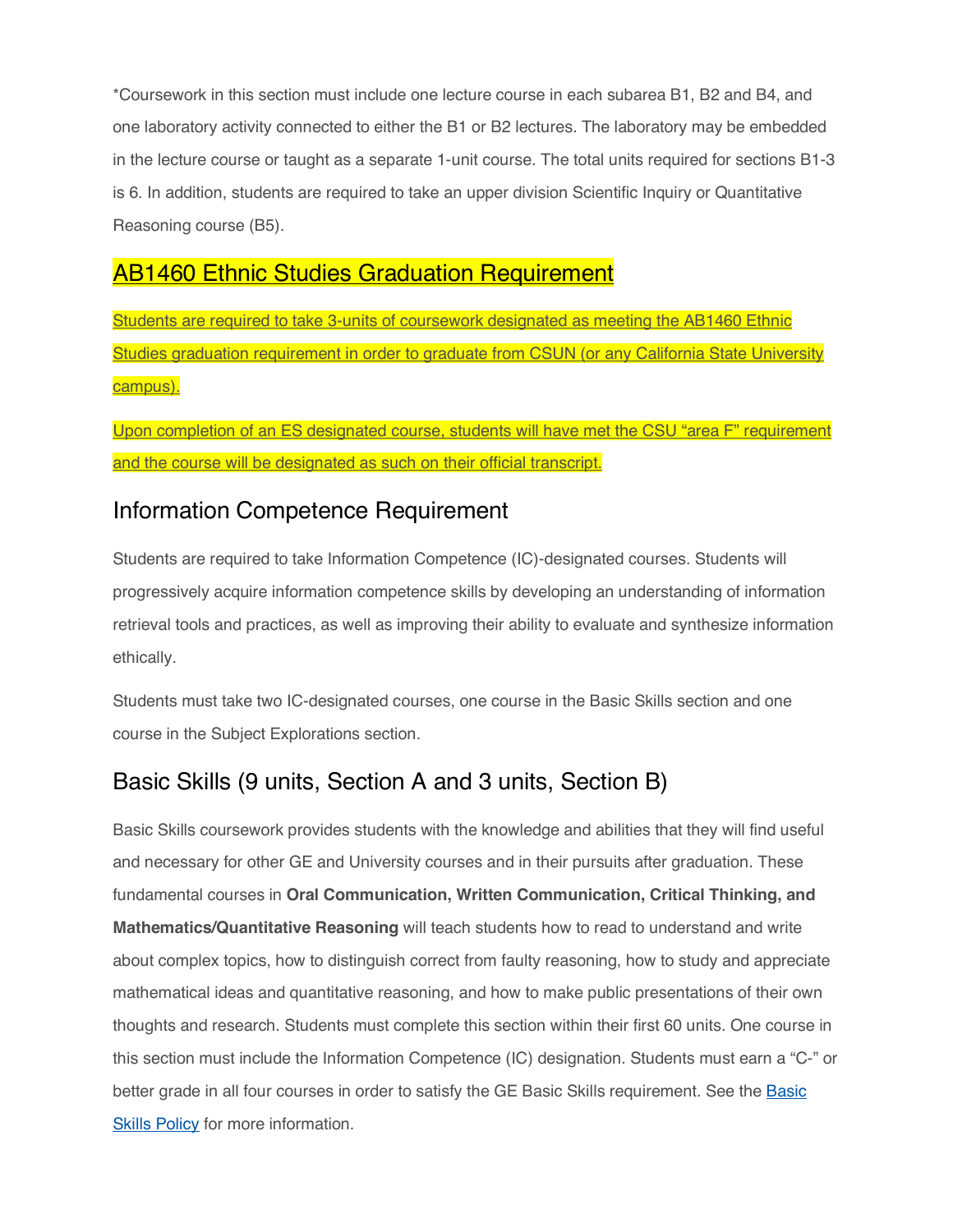## Subject Explorations (29 units)

Subject Explorations coursework provides courses in Scientific Inquiry and Quantitative Reasoning; Art and Humanities; Social Sciences; Lifelong Learning; and Comparative Cultural Studies/Gender, Race, Class, and Ethnicity Studies, and Foreign Languages. At least one course taken to fulfill Subject Explorations must be designated as an IC course.

#### *Scientific Inquiry and Quantitative Reasoning (12 units, Section B)*

Scientific inquiry coursework provides students with a fundamental knowledge in the sciences, an understanding of how scientific knowledge moves forward using the scientific method, and an understanding of the role of science in a world that is increasingly reliant on scientific and technological advances.

Coursework in this section must include one lecture course in each subarea–B1, B2 and B4, and one laboratory activity connected to either the B1 or B2 lectures. Students must also take one B5 course.

## *Arts and Humanities (6 9 units, Section C)*

Arts and Humanities coursework helps students to appreciate the rich history and diversity of human knowledge, discourse and achievements of their own and other cultures as they are expressed in the arts, literatures, religions and philosophy.

Coursework in this section must include one course in each subarea–C1, the arts, and C2, humanities, and C3, U.S. History/American Institutions. One Section C course may count toward the upper division GE requirement.

## *Social Sciences and U.S. History and Government (12 9 units, Section D)*

Social Science coursework will give students an understanding of the behavior of humans as we relate to each other, to ourselves and to our environments as we create the structures and values that govern our lives in the present and through time. These courses will give students an appreciation of the areas of learning concerned with human thought and an understanding of the nature, scope and limits of social-scientific study.

Students are required to take 6 units in D1 (Social Sciences), 3 units in D2 (U.S. History/American Institutions), and 3 units in D3/D4 (U.S. and California Government/American Institutions).

One Social Sciences Section D course may count toward the upper division GE requirement.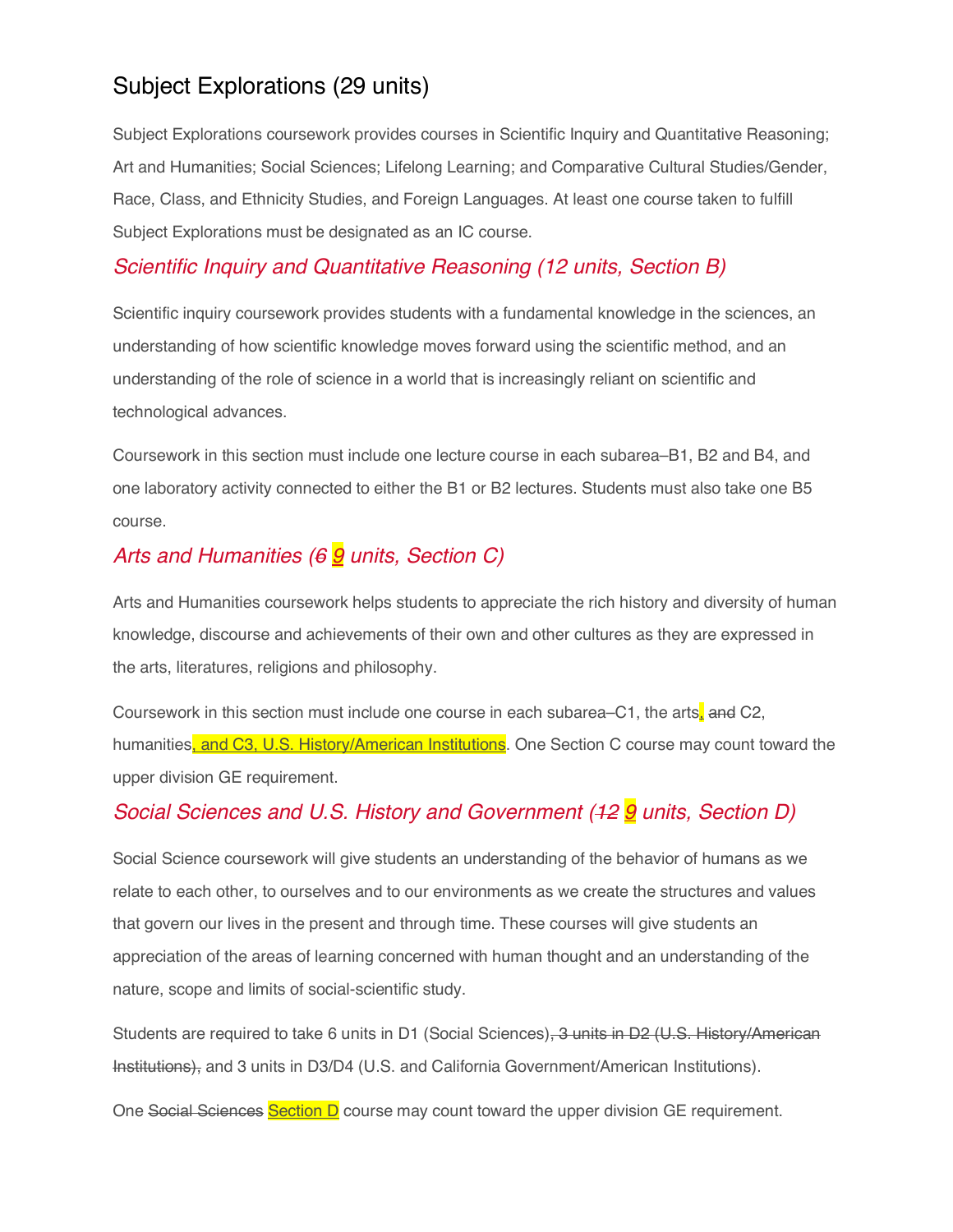## *Lifelong Learning (3 units, Section E)*

Lifelong Learning coursework encourages students to develop an appreciation for the importance of the continued acquisition of new and diverse knowledge and skills, and offers opportunities to integrate personal, professional, and social aspects of life.

Upper division Lifelong Learning courses can be used to satisfy the Section E requirement but not the upper division GE requirement.

## *Comparative Cultural Studies/Gender, Race, Class, and Ethnicity Studies, and Foreign Languages (6 units, Section F)*

Comparative Cultural Studies coursework provides students with an introduction to the cultures and languages of other nations and peoples, the contributions and perspectives of cultures other than their own, and how gender is viewed in these cultures. Courses in this section will be referred to in this Catalog with the abbreviated phrase Comparative Cultural Studies.

Up to 6 units of Section F may be used to fulfill the upper division GE requirement.

## General Education Rules

## Upper Division General Education (UDGE) (9 Units)

General Education coursework at the 300-level or above must be selected from Scientific Inquiry and Quantitative Reasoning (B5), and Arts and Humanities (C1,  $\sigma$  C2, or C3), Social Sciences (D1, D2, or D3/4) and/or Comparative Cultural Studies/Gender, Race, Class, and Ethnicity Studies, and Foreign Languages (F). Students must take 3 units in Section B5 (Scientific Inquiry and Quantitative Reasoning) and 6 units from Sections C, D, and F with no more than 3 units from Section C or Section D. UDGE courses (300-level and above) are not to be taken sooner than the semester in which junior standing (60 units) is achieved. Students enrolling in upper-division GE courses shall have completed required lower-division GE courses in written communication, oral communication, critical thinking, and mathematics/quantitative reasoning.

#### Writing Intensive (WI) Requirement

All upper division GE courses are designated Writing Intensive (WI). Therefore, the WI requirement will be satisfied by meeting the upper division General Education requirement. Writing Intensive courses require students to complete writing assignments totaling a minimum of 2,500 words.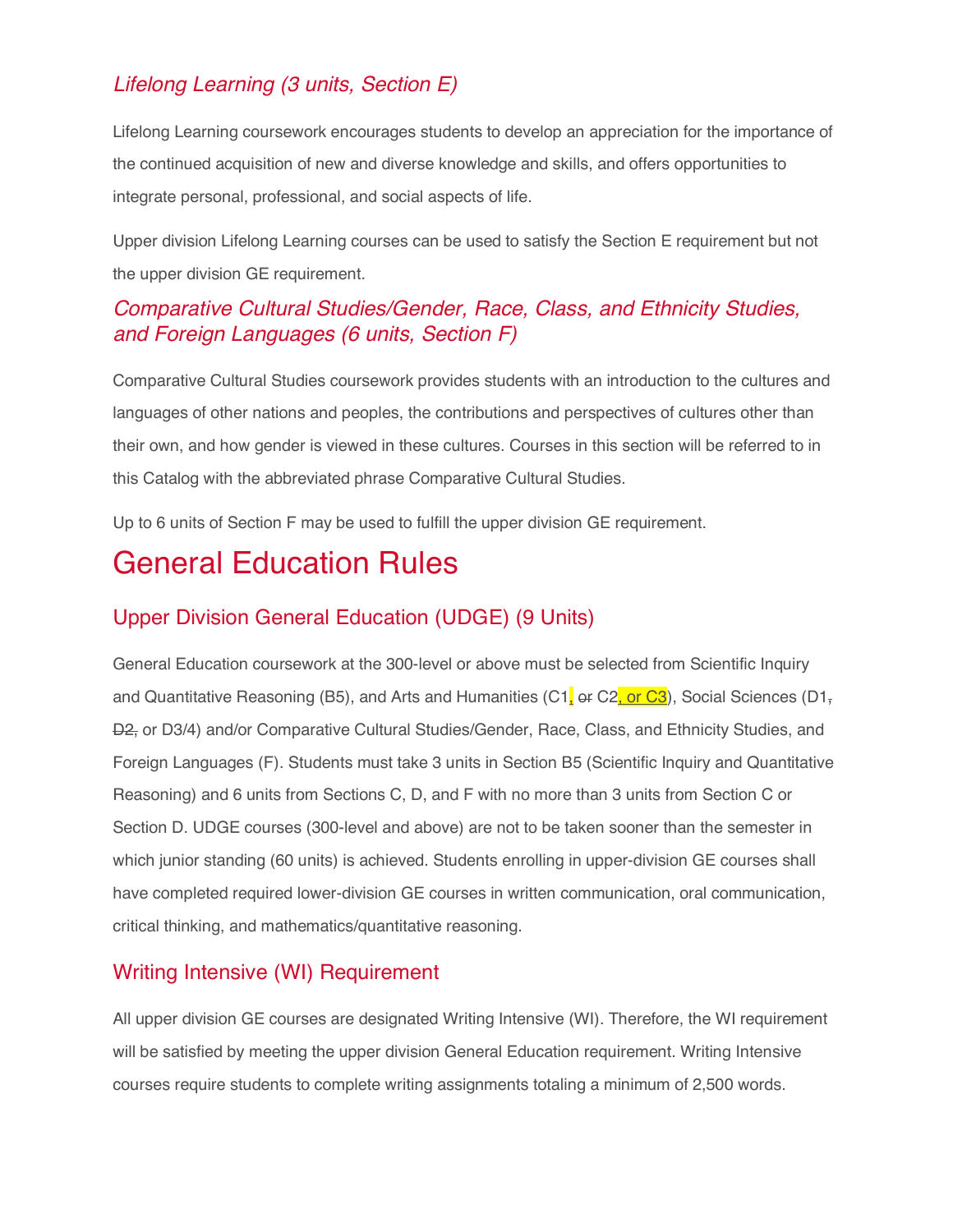## General Education Residency Requirement

Students must complete a minimum of 9 units of General Education in residence at a California State University campus at the upper division level.

#### Grading Method Requirement

Students may not take courses on a Credit/No Credit basis to fulfill GE requirements. Refer to the Policies and Procedures section on [Credit/No Credit](https://catalog.csun.edu/policies/credit-no-credit-grading/) for all restrictions on this basis of grading.

#### Additional General Education Rules

- A student may count for GE credit any GE course that counts for major credit.
- Changes or substitutions to GE that are specific to particular majors are listed in the [General](https://catalog.csun.edu/general-education/pattern-modifications/)  [Education Pattern Modifications](https://catalog.csun.edu/general-education/pattern-modifications/) section or may be listed in the description of the major program. An academic advisor in the major should be consulted regarding these changes.
- Courses taken to fulfill a particular GE requirement will continue to count for GE credit even after a student changes major. However, once a student changes the major, the student is responsible for fulfilling the GE requirements in the areas of GE that have not been completed.
- Students must earn a "C-" or better grade in the four [basic skills](https://catalog.csun.edu/policies/basic-skills-policy-undergraduate/) courses (Oral Communication, Written Communication, Critical Thinking, and Mathematics/Quantitative Reasoning).

#### Requirements for Transfer Students

Transfer students can meet CSUN GE requirements by completing a General Education Certification\* plan at a California Community College and 9 units of upper division GE coursework at CSUN after transfer, or by completing the General Education program at CSUN, which includes the following areas of study: Basic Skills, Subject Explorations (which include Scientific Inquiry and Quantitative Reasoning; Arts and Humanities; Social Sciences; U.S. History and Government; Lifelong Learning; and Comparative Cultural Studies/Gender, Race, Class, and Ethnicity Studies, and Foreign Languages).

Students starting CSUN as upper division transfer students must also meet a 3-unit CSUN requirement in Comparative Cultural Studies/Gender, Race, Class, and Ethnicity Studies, and Foreign Languages. This requirement can be met through transfer credit evaluation or the completion of an appropriate CSUN upper division GE course designated as a Comparative Cultural Studies course. ADT students may be required to complete upper-division Section F courses only if those courses are already specified in the 60 units of baccalaureate-completion requirements for the ADT-to-bachelor's degree.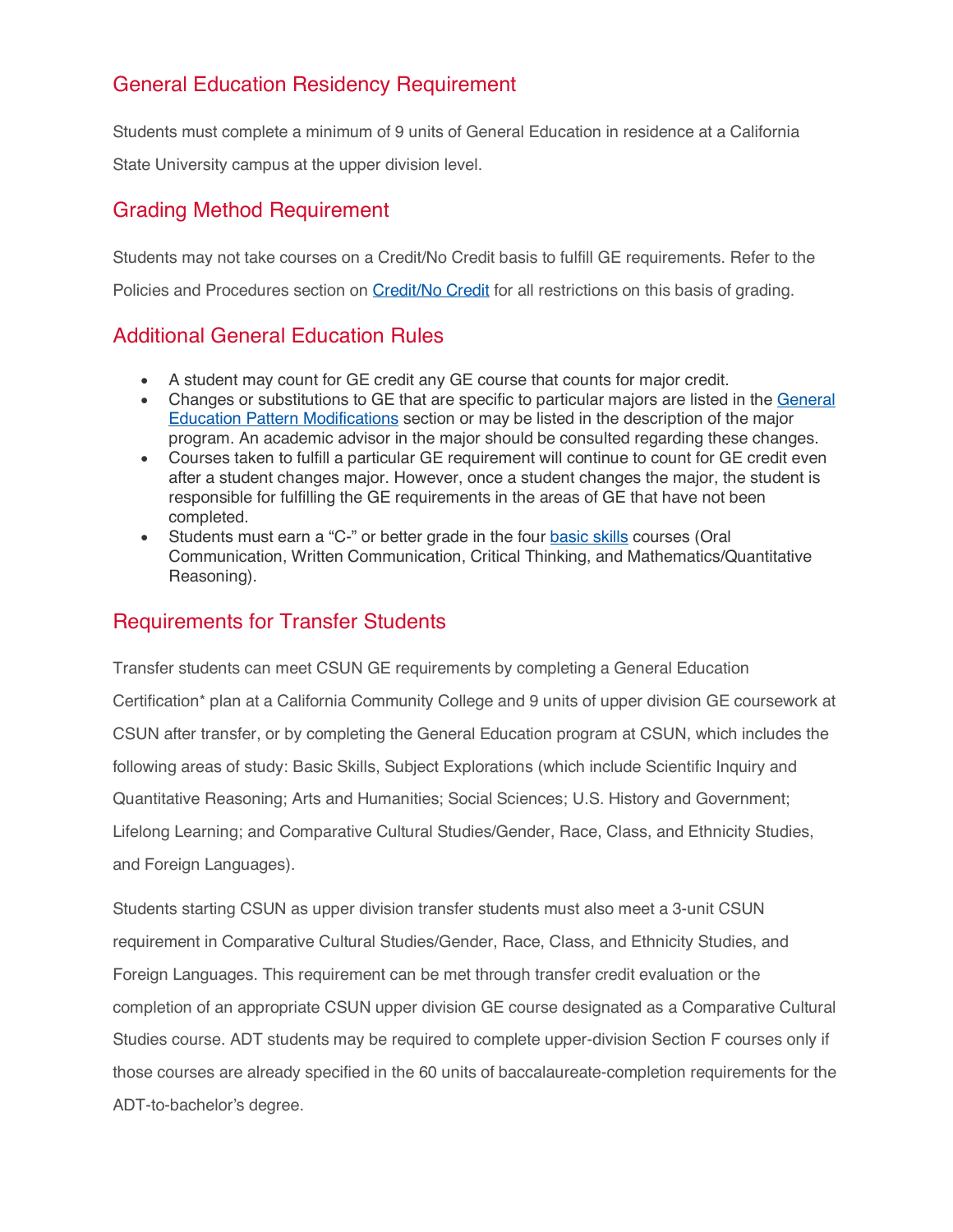Students whose transfer record does not include an articulated AB1460 Ethnic Studies graduation requirement course must take a course designated as meeting that requirement prior to graduation.

\*Students who may be eligible for IGETC or CSU General Education certification are urged to consult with their community college counselor about this process, preferably in advance of their transfer.

# General Education Student Learning Outcomes

## **Designations**

#### 10. Information Competence (Campus GE Designation IC)

**Goal:** Students will progressively develop information competence skills throughout their undergraduate career by developing a basic understanding of information retrieval tools and

practices, as well as improving their ability to evaluate and synthesize information ethically.

#### *Student Learning Outcomes*

Students will:

- 1. Determine the nature and extent of information needed.
- 2. Demonstrate effective search strategies for finding information using a variety of sources and methods.
- 3. Locate, retrieve and evaluate a variety of relevant information, including print and electronic formats.
- 4. Organize and synthesize information in order to communicate effectively.
- 5. Explain the legal and ethical dimensions of the use of information.

#### 11. Writing Intensive (Campus GE Designation WI)

**Goal:** Students will develop their abilities to express themselves and the knowledge they have obtained through practicing various forms of writing within different disciplinary contexts. Writing intensive courses will build upon the skills gained in the Written Communication section of Basic Skills. In each WI course, students will be required to complete writing assignments totaling a minimum of 2,500 words.

#### *Student Learning Outcomes*

Students will:

- 1. Develop and clearly define their ideas through writing.
- 2. Ethically integrate sources of various kinds into their writing.
- 3. Compose texts through drafting, revising and completing a finished product.
- 4. Express themselves through their writing by posing questions, making original claims and coherently structuring complex ideas.
- 5. Revise their writing for greater cogency and clarity.
- 6. Utilize adopted communication modes and documentation styles of specific disciplines (MLA, APA, Chicago, CBE, etc.) where appropriate.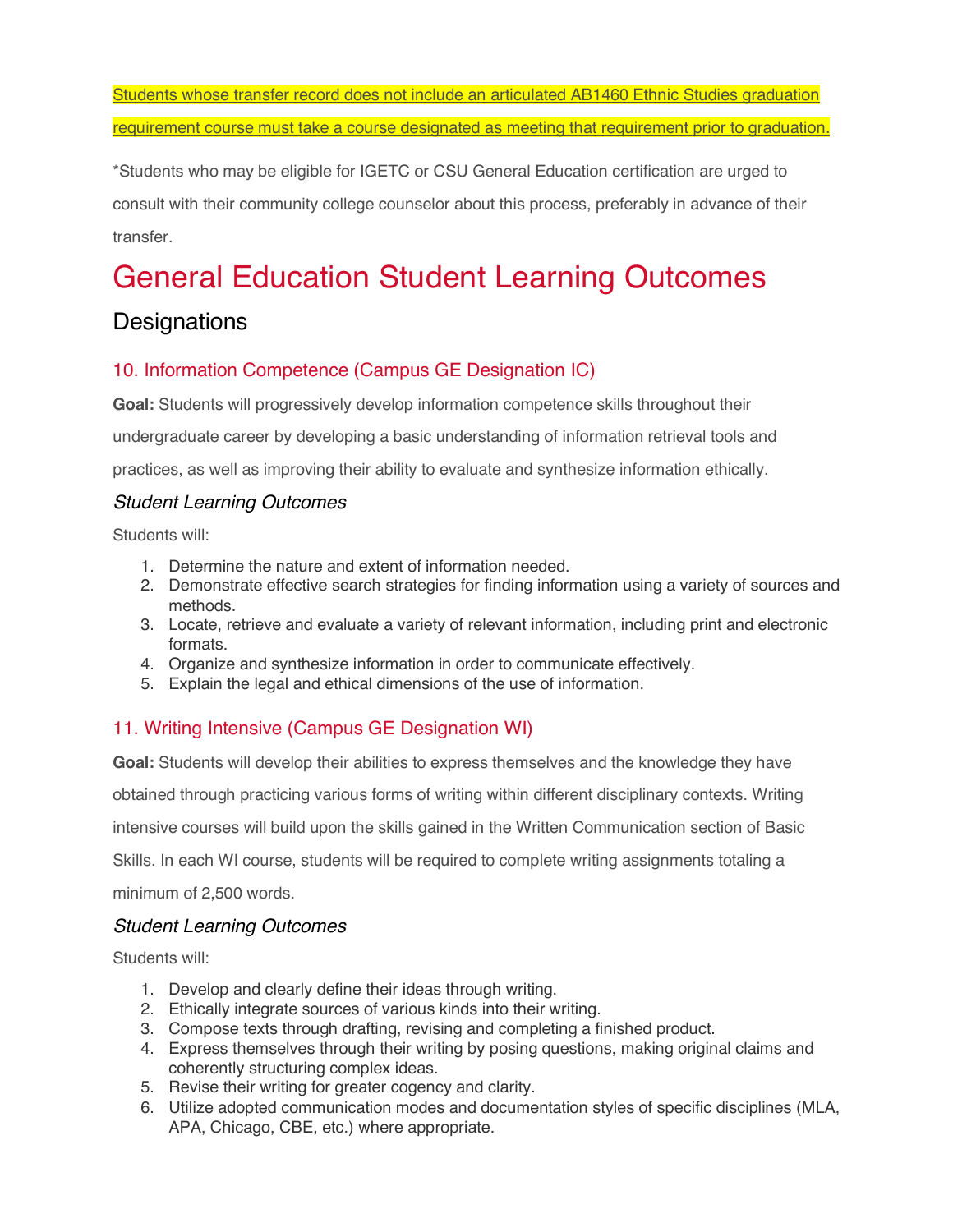12. AB1460 Ethnic Studies Graduation Requirement (Campus Designation: ES)

Each course meeting the Ethnic Studies requirement must fulfill a minimum of three out of the

following five learning objectives as appropriate to their lower- or upper-division status.

These learning objectives must be used in addition to any learning objectives and criteria

established and required by each campus' Ethnic Studies department/unit/program (as traditionally

defined) faculty for all courses meeting the CSU Ethnic Studies graduation requirement:

*Student Learning Outcomes* 

#### Students will:

- 1. Analyze and articulate concepts such as race and racism, racialization, ethnicity, equity, ethno-centrism, eurocentrism, white supremacy, self- determination, liberation, decolonization, sovereignty, imperialism, settler colonialism, and anti-racism as analyzed in any one or more of the following: Native American Studies, African American Studies, Asian American Studies, and Latina and Latino American Studies.
- 2. Apply theory and knowledge produced by Native American, African American, Asian American, and/or Latina and Latino American communities to describe the critical events, histories, cultures, intellectual traditions, contributions, lived-experiences and social struggles of those groups with a particular emphasis on agency and group-affirmation.
- 3. Critically analyze the intersection of race and racism as they relate to class, gender, sexuality, religion, spirituality, national origin, immigration status, ability, tribal citizenship, sovereignty, language, and/or age in Native American, African American, Asian American, and/or Latina and Latino American communities.
- 4. Explain and critically review1 how struggle, resistance, racial and social justice, solidarity, and liberation, as experienced, enacted, and studied by Native Americans, African Americans, Asian Americans and/or Latina and Latino Americans are relevant to current and structural issues such as communal, national, international, and transnational politics as, for example, in immigration, reparations, settler-colonialism, multiculturalism, language policies.
- 5. Describe and actively engage with anti-racist and anti-colonial issues and the practices and movements in Native American, African American, Asian American and/or Latina and Latino communities to build a just and equitable society.

Under Courses: New Tab AB1460 Ethnic Studies Graduate Requirement

# **AB1460 Ethnic Studies Graduation Ethnic Studies/AB 1460 Requirement**

Students are required to take 3-units of coursework meeting the AB1460 Ethnic Studies graduation Ethnic Studies/AB1460 (ES) requirement in order to graduate from CSUN (or any California State University campus).

Upon completion of an ES designated course, students will have met the CSU "area F" requirement and the course will be designated as such on their official transcript.

Students are required to take one course that meets the AB1460 Ethnic Studies graduation requirement prior to graduation from any CSU campus. Courses with this designation will be noted on the student's transcript as meeting the CSU Chancellor Office's "area F" requirement.

List of courses: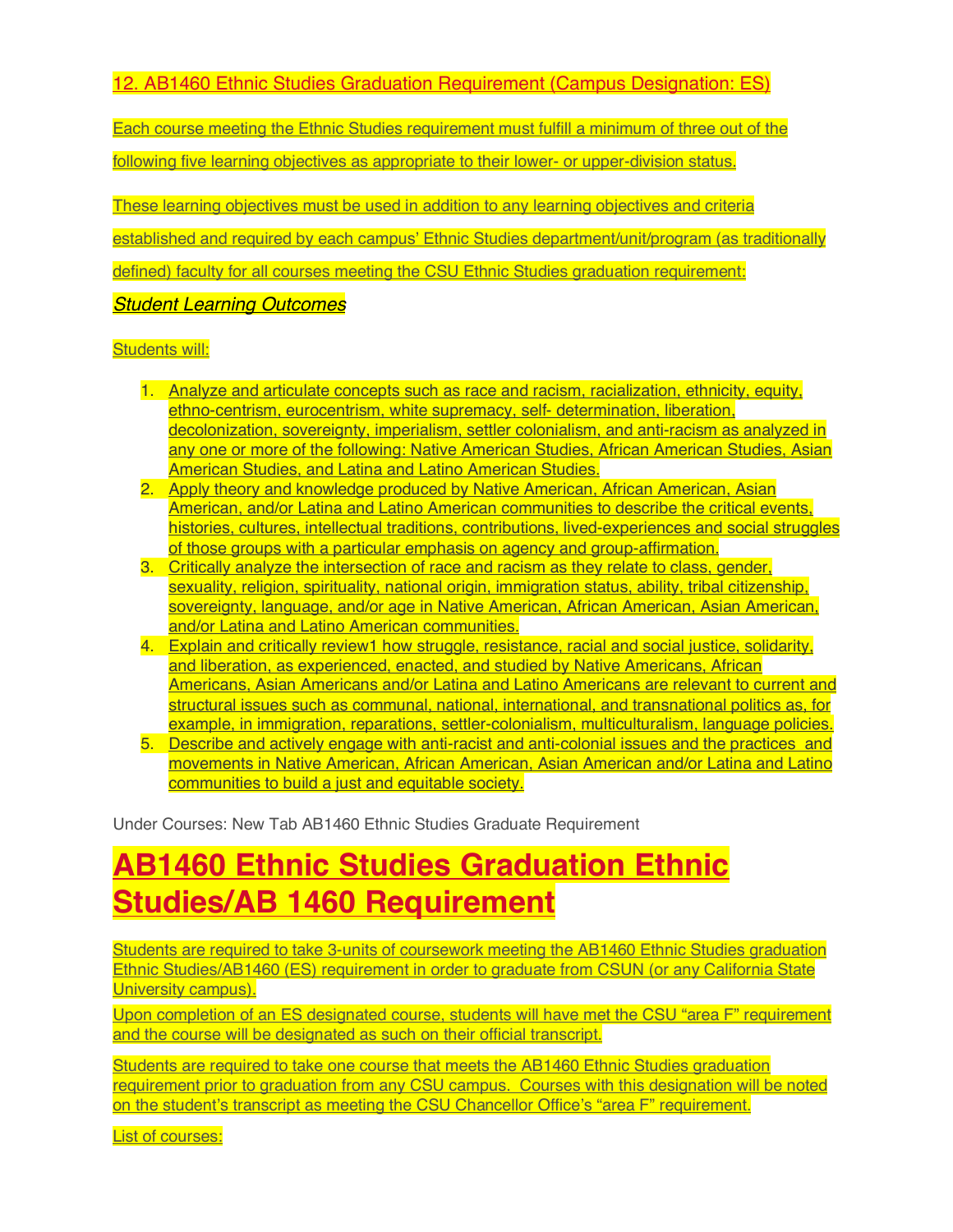#### **Syllabus Policy (Revised)**

To better inform students about the requirements, content, and methodology of the university's curricula, all faculty teaching classes will distribute a written syllabus to each student in the class and/or post it online no later than the first class meeting.

The written syllabus must be readily printable as a single document, and must contain the following information:

- 1. Course description.
- 2. Course objective(s) or student learning outcomes.
- 3. A brief list or summary of topics or projects covered.
- 4. Course requirements, including methods of evaluation and tentative due dates for major assignments and/or exams.
- 5. Grading criteria including whether the plus/minus system will be used.
- 6. Contact information, including:
	- a. Instructor's name.
	- b. Office hours and location.
	- c. CSUN email address.
	- d. Campus phone number if applicable.
- 7. If the syllabus is revised after the first class meeting, date(s) of revision(s).

For a General Education course, the syllabus must list the relevant Student Learning Outcomes of the General Education section in which it resides.

For a Writing Intensive course—that is, an upper-division General Education course—the syllabus must list the Writing Intensive Student Learning Outcomes.

If the course satisfies the Information Competence requirement, the syllabus must list the Student Learning Outcomes for Information Competence.

If the course satisfies the AB1460 Ethnic Studies requirement, the syllabus must list the Student Learning Outcomes for the AB1460 Ethnic Studies requirement.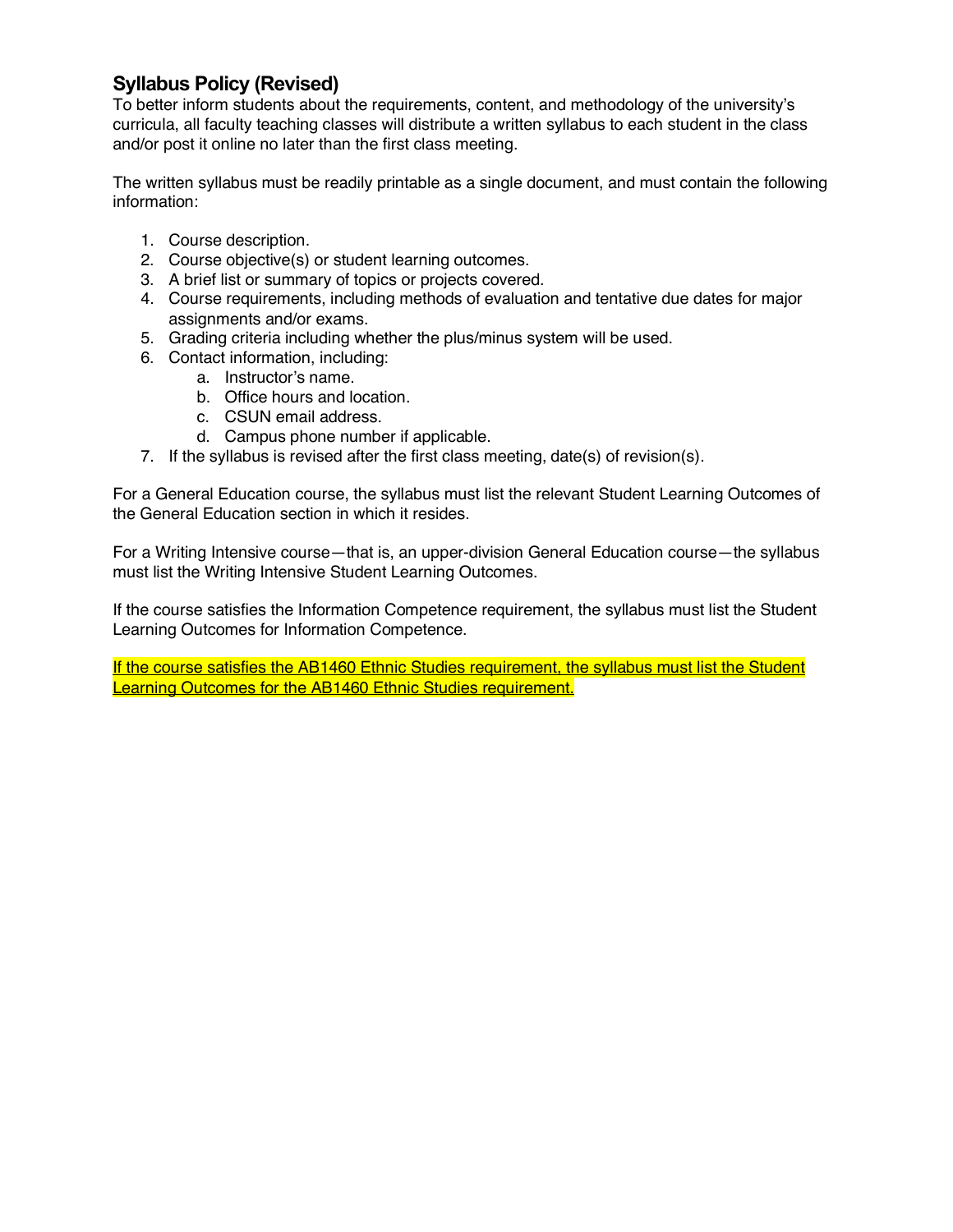### **Attachment II: Consent Calendar**

Some curriculum proposals will be moved onto a "consent calendar" on the agenda. The purpose of the consent calendar will be to expedite items deemed to be minor and noncontroversial. The Chair of EPC will move items onto the consent calendar in consultation with the Executive Secretary of the Committee. All of these items will remain available for review by all EPC members and any EPC member may remove an item from the consent calendar at any time prior to or during the meeting at which the item is to be considered. Items on the consent calendar will be acted upon as a single item. (EPC Standard Operating Procedures, page 3.)

#### **I. Early Implementation**

- A. College of Science and Mathematics *Biology New Course (Previously Approved by Academic Affairs Council) Returning from 10/2/19 and 2/17/21*
	- 1. BIOL 218/L Microbes and People and Lab (2/1) *Proposed for GE Section B2 Life Science and B3 Science Laboratory Activity*
- B. College of Social and Behavioral Sciences *Geography and Environmental Studies New Courses (Previously Approved by Academic Affairs Council) Returning from 11/6/19 and 2/17/21*
	- 1. GEOG 101A/AL The Physical Environment and Lab (2/1) *Proposed for GE Section B1 Physical Science and B3 Science Laboratory Activity*
	- 2. GEOG 103A/AL Weather and Lab (2/1) *Proposed for GE Section B1 Physical Science and B3 Science Laboratory Activity*
- C. Mike Curb College of Arts, Media, and Communication
	- *Music*

## *Program Modification*

#### *Returning from 2/17/21*

- 1. Music, B.M. Jazz Studies Option
- D. College of Health and Human Development *Kinesiology Course Modifications*
	- 1. KIN 300 Foundations and Analysis of Human Movement (3) *Change course description and requisites*
	- 2. KIN 337/L Prevention and Care of Athletic Injuries and Lab (3/1) *Change course description and requisites*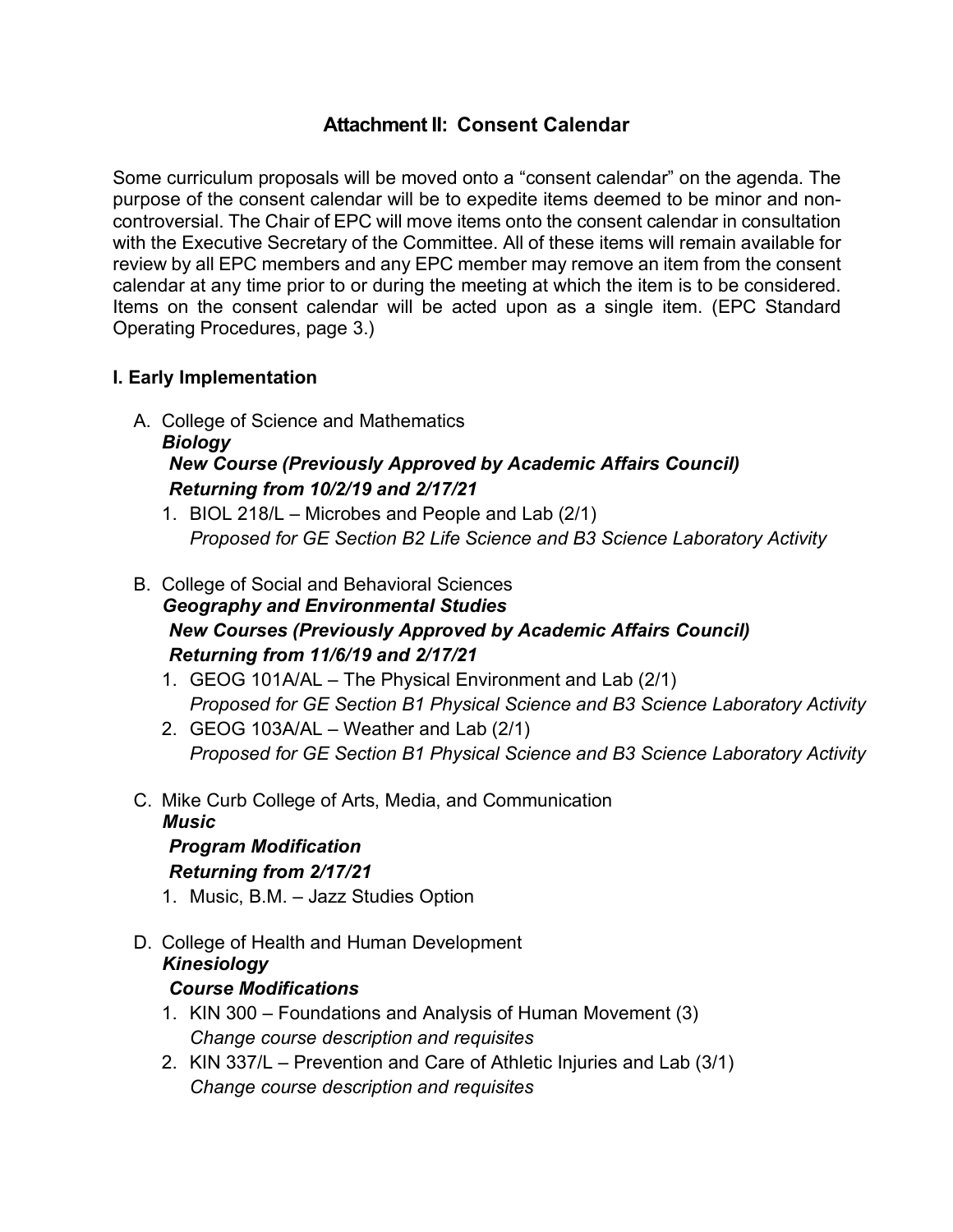#### *Program Modifications*

- 3. Kinesiology, B.S. Applied Fitness and Active Lifestyle Development Option
- 4. Kinesiology, B.S. Exercise Science Option
- 5. Kinesiology, B.S. Physical Education Option
- 6. Kinesiology, B.S. Sport Studies Option

#### *Recreation and Tourism Management Program Modification (Previously Approved by Academic Affairs Council) Returning from 2/17/21*

7. Tourism, Hospitality, and Recreation Management, B.S. *Pattern Modification to count RTM 403 in B5 Scientific Inquiry and Quantitative Reasoning*

#### **II. Regular Implementation**

- A. College of Engineering and Computer Science *Civil Engineering and Construction Management Course Modification*
	- 1. CE 315/L Construction Engineering and Lab (2/1) *Change course description and requisites*

#### *Manufacturing Systems Engineering Course Modifications*

- 2. MSE 248/L Engineering CAD and Graphics and Lab (2/1) *Change course description and requisites*
- 3. MSE 304 Engineering Economic Analysis (3) *Tabled Demonstrate course meets WI SLOs*
- 4. MSE 402 Engineering Project Management (3) *Change course description and requisites*
- 5. MSE 406 Engineering Cost Analysis (3) *Change course description and requisites*
- B. College of Health and Human Development *Family and Consumer Sciences Course Modifications*
	- 1. FCS 302 Food Product Development and Quality Assurance (2) *Change course title, short title and description*
	- 2. FCS 304 Food Service Production (2) *Change course description*
	- 3. FCS 321/L Contemporary Issues in Foods and Nutrition and Lab (2/1) *Change short title and description*
	- 4. FCS 401/L Food Chemistry and Analysis and Lab (2/1) *Change title, short title, description and requisites*